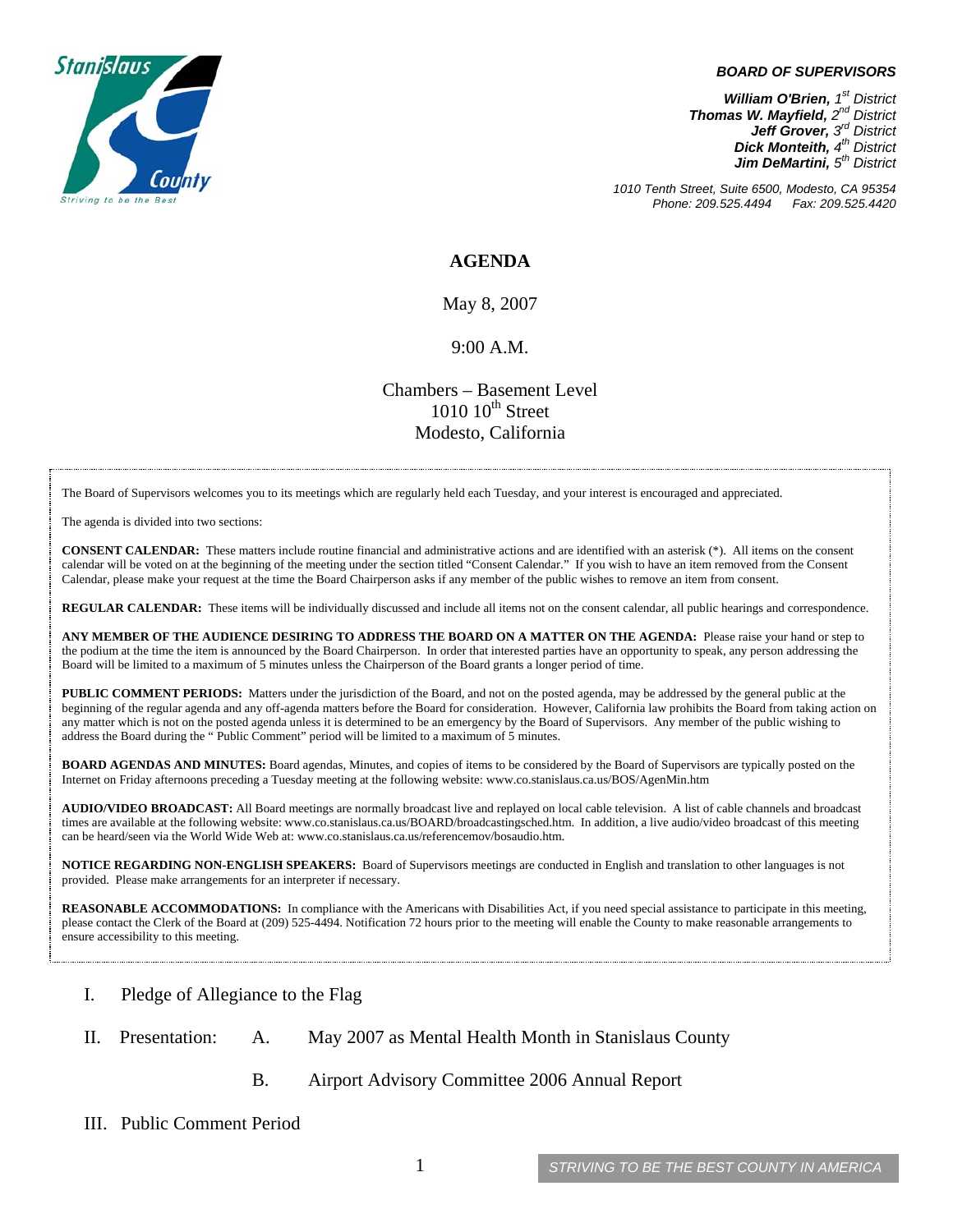## IV. Consent Calendar

# V. Agenda Items

- A. Miscellaneous
- \* 1. Approval of the Minutes for May 1, 2007 ([View Item\)](http://www.co.stanislaus.ca.us/BOS/MINUTES/2007/min05-01-07.pdf)
- \* 2. Approval to Adopt and Waive the Second Reading of Ordinances:
	- a. C.S. 989 Establishing Fees Relating to the Areas of Agricultural Registration and Notification and Vertebrate Pest Control for the Department of Agriculture and Weights and Measures ([View Item](http://www.co.stanislaus.ca.us/BOS/Agenda/2007/20070508/A02a.pdf))
	- b. C.S. 990 Adding and Increasing Existing Fees for the Department of Agricultural and Weights and Measures ([View Item](http://www.co.stanislaus.ca.us/BOS/Agenda/2007/20070508/A02b.pdf))
	- c. C.S. 991 Amending Chapter 9.82 "Applied Labor Rate" of the Stanislaus County Code Based on Commercial and Non-Commercial Device Testing Fees for the Department of Agriculture and Weights and Measures ([View Item](http://www.co.stanislaus.ca.us/BOS/Agenda/2007/20070508/A02c.pdf))
- \* 3. Approval of Appointment of Angela Sue Henderson to the Stanislaus County Free Library Advisory Board ([View Item](http://www.co.stanislaus.ca.us/BOS/Agenda/2007/20070508/A03.pdf))
- \* 4. Approval of Senior Award Resolutions for the Department of Aging and Veterans Services and Commission on Aging in Celebration of Older Americans Month ([View Item](http://www.co.stanislaus.ca.us/BOS/Agenda/2007/20070508/A04.pdf))
- \* 5. Approval to Set a Public Hearing on June 5, 2007, at 9:15 a.m., to Consider an Appeal of the Planning Commission's Denial of the Appeal of Staff Approval Application No. 2007-09 and Lot Line Adjustment No. 2006-45 - Cilion, Inc. Ethanol Facility ([View Item](http://www.co.stanislaus.ca.us/BOS/Agenda/2007/20070508/A05.pdf))
- \* 6. Approval to Cancel the Public Hearing Set for May 15, 2007, at 6:40 p.m., to Consider the Appeal of the Planning Commission's Conditions of Approval Nos. 10, 11, 12, 43 and 44 for Use Permit No. 2006-36 – Fiscalini Cheese Company ([View Item](http://www.co.stanislaus.ca.us/BOS/Agenda/2007/20070508/A06.pdf))
- \* 7. Approval of Request from the Northern California INT League Requesting Exclusive Use of the Back Dam Area at the Modesto Reservoir for their June INT Stops on June 9 and 10, 2007 ([View Item](http://www.co.stanislaus.ca.us/BOS/Agenda/2007/20070508/A07.pdf))
- B. Chief Executive Office
- \* 1. Approval of Fiscal Year 2007-2008 Pesticide Use Reporting Contract with the California Department of Pesticide Regulation - Agricultural Commissioner ([View Item](http://www.co.stanislaus.ca.us/BOS/Agenda/2007/20070508/B01.pdf))
- \* 2. Approval of Fiscal year 2007-2008 Wildlife Services Contract with the United States Department of Agriculture - Agricultural Commissioner ([View Item](http://www.co.stanislaus.ca.us/BOS/Agenda/2007/20070508/B02.pdf))
- \* 3. Approval to Set Public Hearing on May 22, 2007, at 9:20 a.m., to Adopt the Property Tax Administration Cost Recovery Plan for Fiscal Year 2006-2007 - Auditor-Controller ([View Item](http://www.co.stanislaus.ca.us/BOS/Agenda/2007/20070508/B03.pdf))
- \* 4. Approval to Adopt the Recommendations of the Nuisance Abatement Hearing Board Regarding CE No. 07-40 at 1347 N. Carpenter Road, Modesto, California - Environmental Resources ([View Item](http://www.co.stanislaus.ca.us/BOS/Agenda/2007/20070508/B04.pdf))
- \* 5. Approval to Apply for and Receive Household Hazardous Waste Grant Funds from the California Integrated Waste Management Board - Environmental Resources ([View Item](http://www.co.stanislaus.ca.us/BOS/Agenda/2007/20070508/B05.pdf))
- \* 6. Approval of Underground Storage Tank Local Oversight Program Contract with the State Water Resources Control Board - Environmental Resources ([View Item](http://www.co.stanislaus.ca.us/BOS/Agenda/2007/20070508/B06.pdf))
- \* 7. Approval of the Stanislaus County False Health Care Claims Policy Chief Executive Office ([View Item](http://www.co.stanislaus.ca.us/BOS/Agenda/2007/20070508/B07.pdf))
- \* 8. Approval to Rescind Authorization for the General Services Agency to Negotiate a Contract with PRIDE Industries for Janitorial Services, to Cancel Request for Proposal (RFP) No. 06-44-TE; and to Direct the General Services Agency to Prepare a New RFP for Janitorial Services ([View Item](http://www.co.stanislaus.ca.us/BOS/Agenda/2007/20070508/B08.pdf))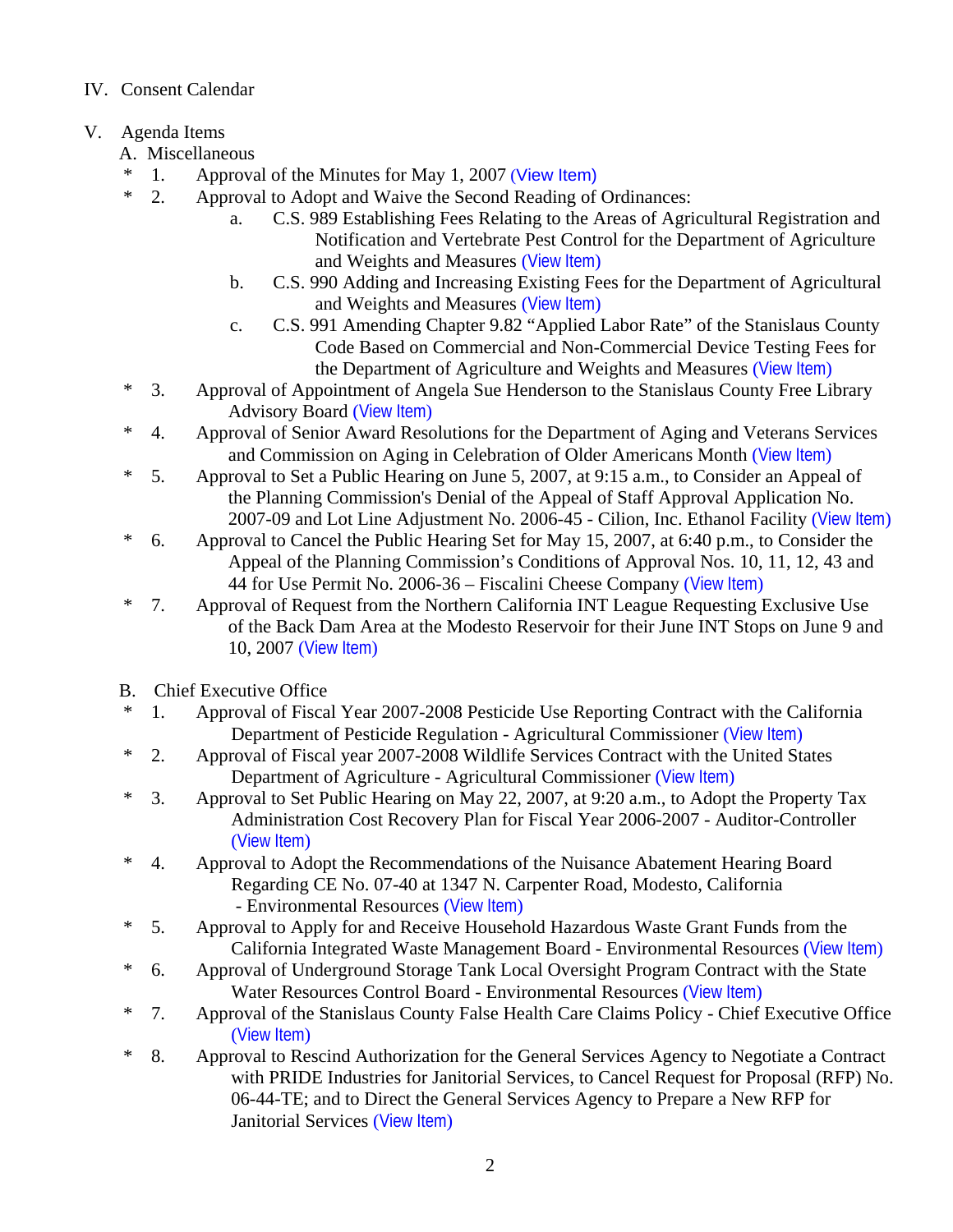- \* 9. Approval to Seek Bids for Security Fencing at the Paradise Medical Office Chief Executive Office ([View Item](http://www.co.stanislaus.ca.us/BOS/Agenda/2007/20070508/B09.pdf))
- \* 10. Approval of Labor Agreement between the County and Stanislaus County Employees Association (SCEA), American Federation of State, County and Municipal Employees (AFSCME Local #10) - Chief Executive Office ([View Item](http://www.co.stanislaus.ca.us/BOS/Agenda/2007/20070508/B10.pdf))
- \* 11. Approval of Compensation Changes for Management, Confidential and Unrepresented Extra-Help Employees - Chief Executive Office ([View Item](http://www.co.stanislaus.ca.us/BOS/Agenda/2007/20070508/B11.pdf))
- \* 12. Approval to Authorize the Auditor-Controller to Advance Funds to Oakdale Rural Fire District for Operational Expenses Under Government Code Section 23010 in an Amount Not to Exceed \$1,360,607 ([View Item](http://www.co.stanislaus.ca.us/BOS/Agenda/2007/20070508/B12.pdf))
- \* 13. Approval of the Agreement between the San Joaquin Delta Community College and Stanislaus County for the Sheriff to Provide Law Enforcement Training in Stanislaus County ([View Item](http://www.co.stanislaus.ca.us/BOS/Agenda/2007/20070508/B13.pdf))
- \* 14. Approval to Transfer Funds from Appropriations for Contingencies to Fund Increased Costs of Indigent Defense Services – Chief Executive Office ([View Item](http://www.co.stanislaus.ca.us/BOS/Agenda/2007/20070508/B14.pdf))
- \* 15. Approval of Matters Relating to the Gallo Center for the Arts; Approval to Modify the Contract for Plaza Concrete; and Approval of Interior Finishes Change Orders within the Existing Project Budget - Chief Executive Office ([View Item](http://www.co.stanislaus.ca.us/BOS/Agenda/2007/20070508/B15.pdf))
- C. Department of Public Works
- 1. Approval to Authorize the Transit Manager to Enter into Memorandums of Understanding with the Cities of Turlock, Ceres, Newman, Patterson, Waterford, and Hughson and the Riverbank/Oakdale Transit Authority (ROTA) Regarding Ownership and Maintenance of County-Purchased Bus Shelters, Benches, Map/Information Holders and Bus Stop Signs ([View Item](http://www.co.stanislaus.ca.us/BOS/Agenda/2007/20070508/C01.pdf))
- \* 2. Approval of a Resolution Authorizing the Transit Manager to Act as the Certifying Representative for All Federal and State Grant Activities Initiated by and for Stanislaus Regional Transit (StaRT) ([View Item](http://www.co.stanislaus.ca.us/BOS/Agenda/2007/20070508/C02.pdf))
- D. Department of Planning and Community Development
- E. County Counsel
- VI. Scheduled Matters
	- 9:20 a.m. Public Hearing to Consider the Approval to Introduce and Waive the First Reading of an Ordinance to Adopt the Stanislaus County Fire Prevention Bureau Amended Fee Schedule ([View Item](http://www.co.stanislaus.ca.us/BOS/Agenda/2007/20070508/PH920.pdf))

### VII. Correspondence

- 1. This Board has received a letter from the Stanislaus Consolidated Fire Protection District requesting the dry-period financing for Fiscal Year 2007-2008. ([View Item](http://www.co.stanislaus.ca.us/BOS/Agenda/2007/20070508/Corr01.pdf)) (Recommendation: Refer to the Auditor-Controller.)
- 2. This Board has received a letter from the Stanislaus County Mayors requesting support for an application for funding that has been submitted to the Economic Development Bank in the amount of \$250,000. ([View Item](http://www.co.stanislaus.ca.us/BOS/Agenda/2007/20070508/Corr02.pdf)) (Recommendation: Refer to the Chief Executive Officer.)